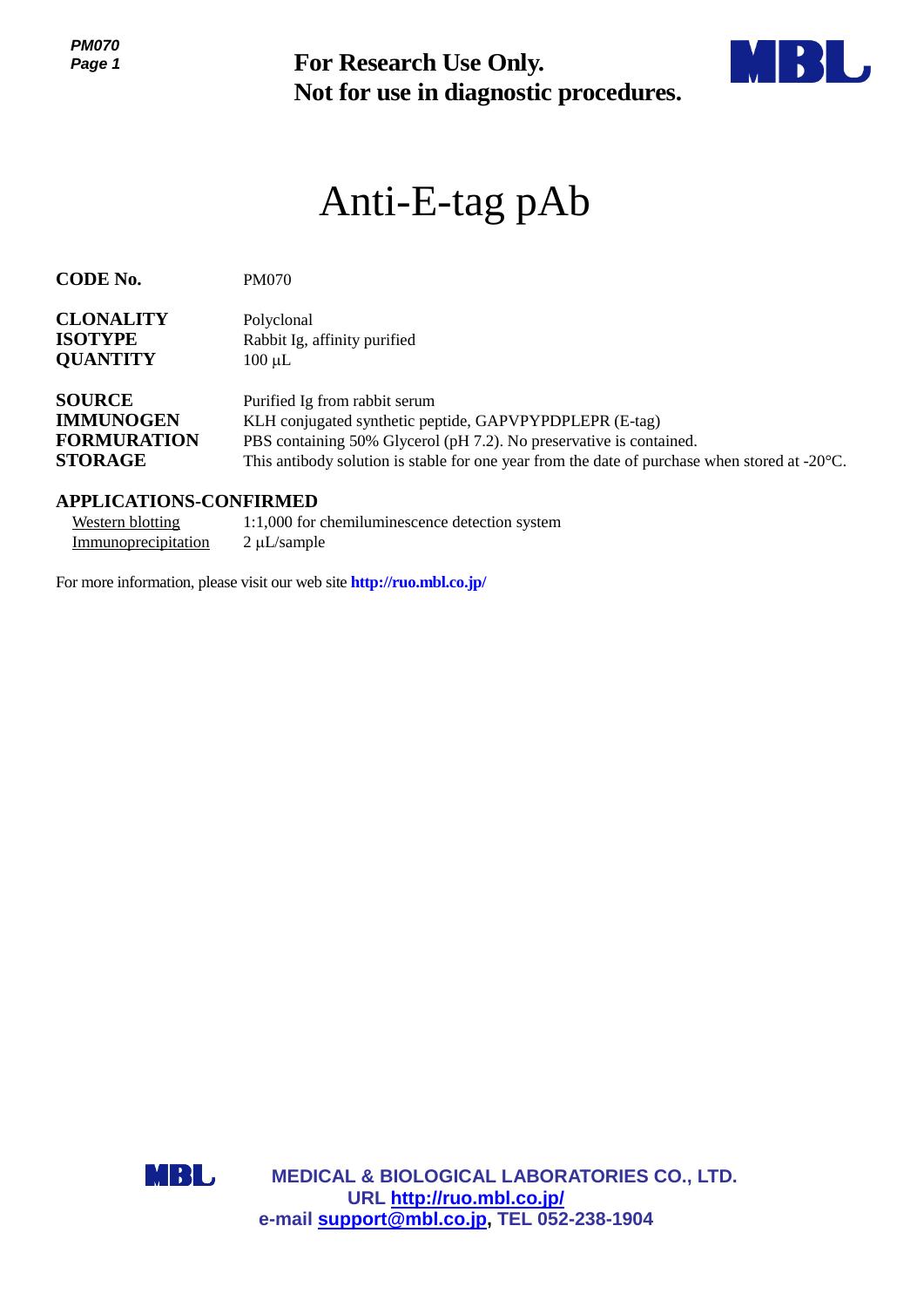## **RELATED PRODUCTS**

| Antibodies          |                                                                                |
|---------------------|--------------------------------------------------------------------------------|
| <b>PM070</b>        | Anti-E-tag (polyclonal)                                                        |
| PM071               | Anti-Calmodulin Binding Protein-tag (polyclonal)                               |
| M192-3              | Anti-Myc-tag (My3) (200 µL)                                                    |
| M192-3S             | Anti-Myc-tag (My3) (50 µL)                                                     |
| M047-3              | Anti-Myc-tag (PL14)                                                            |
| M047-6              | Anti-Myc-tag-Biotin (PL14)                                                     |
| M047-7              | Anti-Myc-tag-HRP-DirecT (PL14)                                                 |
| M047-8              | Anti-Myc-tag-Agarose (PL14)                                                    |
| M047-A48            | Anti-Myc-tag-Alexa Fluor® 488 (PL14)                                           |
|                     | M047-A59 Anti-Myc-tag-Alexa Fluor® 594 (PL14)                                  |
|                     | M047-A64 Anti-Myc-tag-Alexa Fluor® 647 (PL14)                                  |
|                     |                                                                                |
| 562                 | Anti-Myc-tag (polyclonal) (0.1 mL)                                             |
| 562-5               | Anti-Myc-tag (polyclonal) (0.5 mL)                                             |
| M180-3              | Anti-HA-tag (TANA2) (200 µL)                                                   |
| M180-3S             | Anti-HA-tag (TANA2) (50 µL)                                                    |
| M180-7              | Anti-HA-tag-HRP-DirecT (TANA2)                                                 |
|                     | M180-A48 Anti-HA-tag-Alexa Fluor® 488 (TANA2)                                  |
|                     | M180-A59 Anti-HA-tag-Alexa Fluor® 594 (TANA2)                                  |
|                     | M180-A64 Anti-HA-tag-Alexa Fluor® 647 (TANA2)                                  |
| 561                 | Anti-HA-tag (polyclonal) (0.1 mL)                                              |
| 561-5               | Anti-HA-tag (polyclonal) (0.5 mL)                                              |
| 561-7               | Anti-HA-tag-HRP-DirecT (polyclonal)                                            |
| 561-8               | Anti-HA-tag-Agarose (polyclonal)                                               |
| M132-3              | Anti-HA-tag (5D8)                                                              |
| M185-3L             | Anti-DDDDK-tag (FLA-1) (1 mL)                                                  |
| M185-3LL            | Anti-DDDDK-tag (FLA-1) (5 mL)                                                  |
| M185-3S             | Anti-DDDDK-tag (FLA-1) (50 µL)                                                 |
| M185-A48            | Anti-DDDDK-tag-Alexa Fluor® 488 (FLA-1)                                        |
| M185-A59            | Anti-DDDDK-tag-Alexa Fluor® 594 (FLA-1)                                        |
| M185-A64            | Anti-DDDDK-tag-Alexa Fluor® 647 (FLA-1)                                        |
| <b>PM020</b>        | Anti-DDDDK-tag (polyclonal)                                                    |
| PM020-7             | Anti-DDDDK-tag-HRP-DirecT (polyclonal)                                         |
| PM020-8             | Anti-DDDDK-tag-Agarose (polyclonal)                                            |
| D291-3              | Anti-His-tag (OGHis) (200 μL)                                                  |
| D291-3S             | Anti-His-tag (OGHis) (50 µL)                                                   |
| D291-6              | Anti-His-tag-Biotin (OGHis)                                                    |
| D <sub>291</sub> -7 | Anti-His-tag-HRP-DirecT (OGHis)                                                |
| D291-8              | Anti-His-tag-Agarose (OGHis)                                                   |
| D291-A48            | Anti-His-tag-Alexa Fluor® 488 (OGHis)                                          |
| D291-A59            |                                                                                |
| D291-A64            | Anti-His-tag-Alexa Fluor® 594 (OGHis)<br>Anti-His-tag-Alexa Fluor® 647 (OGHis) |
| M089-3              | Anti-His-tag (6C4)                                                             |
| M136-3              | Anti-His-tag (2D8)                                                             |
| PM032               | Anti-His-tag (polyclonal)                                                      |
| PM032-8             | Anti-His-tag-Agarose (polyclonal)                                              |
| 598                 | Anti-GFP (polyclonal)                                                          |
| 598-7               | Anti-GFP-HRP-DirecT (polyclonal)                                               |
| M048-3              | Anti-GFP (1E4)                                                                 |
| D153-3              |                                                                                |
|                     | Anti-GFP (RQ2)<br>Anti-GFP-Alexa Fluor® 488 (RQ2)                              |
| D153-A48            | Anti-GFP-Alexa Fluor® 594 (RQ2)                                                |
| D153-A59            |                                                                                |
| D153-A64            | Anti-GFP-Alexa Fluor® 647 (RQ2)                                                |
| D153-8              | Anti-GFP-Agarose (RQ2)                                                         |
| PM005               | Anti-RFP (polyclonal)                                                          |
| PM005-7             | Anti-RFP-HRP-DirecT (polyclonal)                                               |
| M155-3              | Anti-RFP (8D6)                                                                 |
| M165-3              | Anti-RFP (3G5)                                                                 |

| M165-8               | Anti-RFP-agarose (3G5)                       |
|----------------------|----------------------------------------------|
| M <sub>167</sub> -3  | Anti-V5-tag (1H6)                            |
| PM003                | Anti-V5-tag (polyclonal)                     |
| PM003-7              | Anti-V5-tag-HRP-DirecT (polyclonal)          |
| PM003-8              | Anti-V5-tag-Agarose (polyclonal)             |
|                      |                                              |
| Smart-IP series      |                                              |
| 3190                 | <b>Magnetic Rack</b>                         |
|                      |                                              |
| M198-9               | Anti-E-tag-Magnetic beads (21D11)            |
| M185-9               | Anti-DDDDK-tag-Magnetic beads (FLA-1)        |
| D291-9               | Anti-His-tag-Magnetic beads (OGHis)          |
| D153-9               | Anti-GFP-Magnetic beads (RQ2)                |
| M165-9               | Anti-RFP-Magnetic beads (3G5)                |
| M132-9               | Anti-HA-tag-Magnetic beads (5D8)             |
| M180-9               | Anti-HA-tag-Magnetic beads (TANA2)           |
| M047-9               | Anti-Myc-tag-Magnetic beads (PL14)           |
| M <sub>167-9</sub>   | Anti-V5-tag-Magnetic beads (1H6)             |
| D058-9               | Anti-Multi Ubiquitin-Magnetic beads (FK2)    |
| M075-9               | Mouse IgG1 (isotype control)-Magnetic beads  |
| M076-9               | Mouse IgG2a (isotype control)-Magnetic beads |
|                      |                                              |
| M077-9               | Mouse IgG2b (isotype control)-Magnetic beads |
| M081-9               | Rat IgG2a (isotype control)-Magnetic beads   |
| M198-10              | Anti-E-tag-Magnetic Agarose (21D11)          |
| M185-10              | Anti-DDDDK-tag-Magnetic Agarose (FLA-1)      |
| D <sub>291</sub> -10 | Anti-His-tag-Magnetic Agarose (OGHis)        |
| D153-10              | Anti-GFP-Magnetic Agarose (RQ2)              |
| M165-10              | Anti-RFP-Magnetic Agarose (3G5)              |
| M132-10              | Anti-HA-tag-Magnetic Agarose (5D8)           |
| M180-10              | Anti-HA-tag-Magnetic Agarose (TANA2)         |
| M047-10              | Anti-Myc-tag-Magnetic Agarose (PL14)         |
| M167-10              | Anti-V5-tag-Magnetic Agarose (1H6)           |
|                      |                                              |
|                      | <b>Protein Purification Kit</b>              |
| 3305                 | c-Myc-tagged Protein MILD PURIFICATION KIT   |
| 3306                 | c-Myc-tagged Protein MILD PURIFICATION       |
|                      |                                              |
|                      | GEL (1 mL gel, 1 mg peptide)                 |
| 3307                 | c-Myc-tagged Protein MILD PURIFICATION       |
|                      | GEL (5 mL gel, 5 mg peptide)                 |
| 3300-205             | c-Myc tag peptide (5 mg)                     |
| 3310                 | His-tagged Protein PURIFICATION KIT          |
| 3310-205             | His-tag peptide (10mg)                       |
| 3311                 | His-tagged Protein PURIFICATION GEL (1       |
|                      | mL gel, 10 mg peptide)                       |
| 3312                 | His-tagged Protein PURIFICATION GEL (5       |
|                      | mL gel, 50 mg peptide)                       |
| 3315                 | V5-tagged Protein PURIFICATION KIT           |
| 3320                 | HA-tagged Protein PURIFICATION KIT           |
| 3325                 | DDDDK-tagged Protein PURIFICATION KIT        |
| 3325-205             | DDDDK-tag peptide (5 mg)                     |
| 3326                 | DDDDK-tagged Protein PURIFICATION GEL        |
|                      |                                              |

- (1 mL gel, 5 mg peptide) 3327 DDDDK-tagged Protein PURIFICATION GEL (5 mL gel, 25 mg peptide) 3328 DDDDK-tagged Protein PURIFICATION GEL
	- (5 mL gel)
- 3329 DDDDK-tagged Protein PURIFICATION GEL  $(25 \text{ mL gel})$

Other related antibodies and kits are also available. Please visit our website at http://ruo.[mbl.co.jp/](http://ruo.mbl.co.jp/)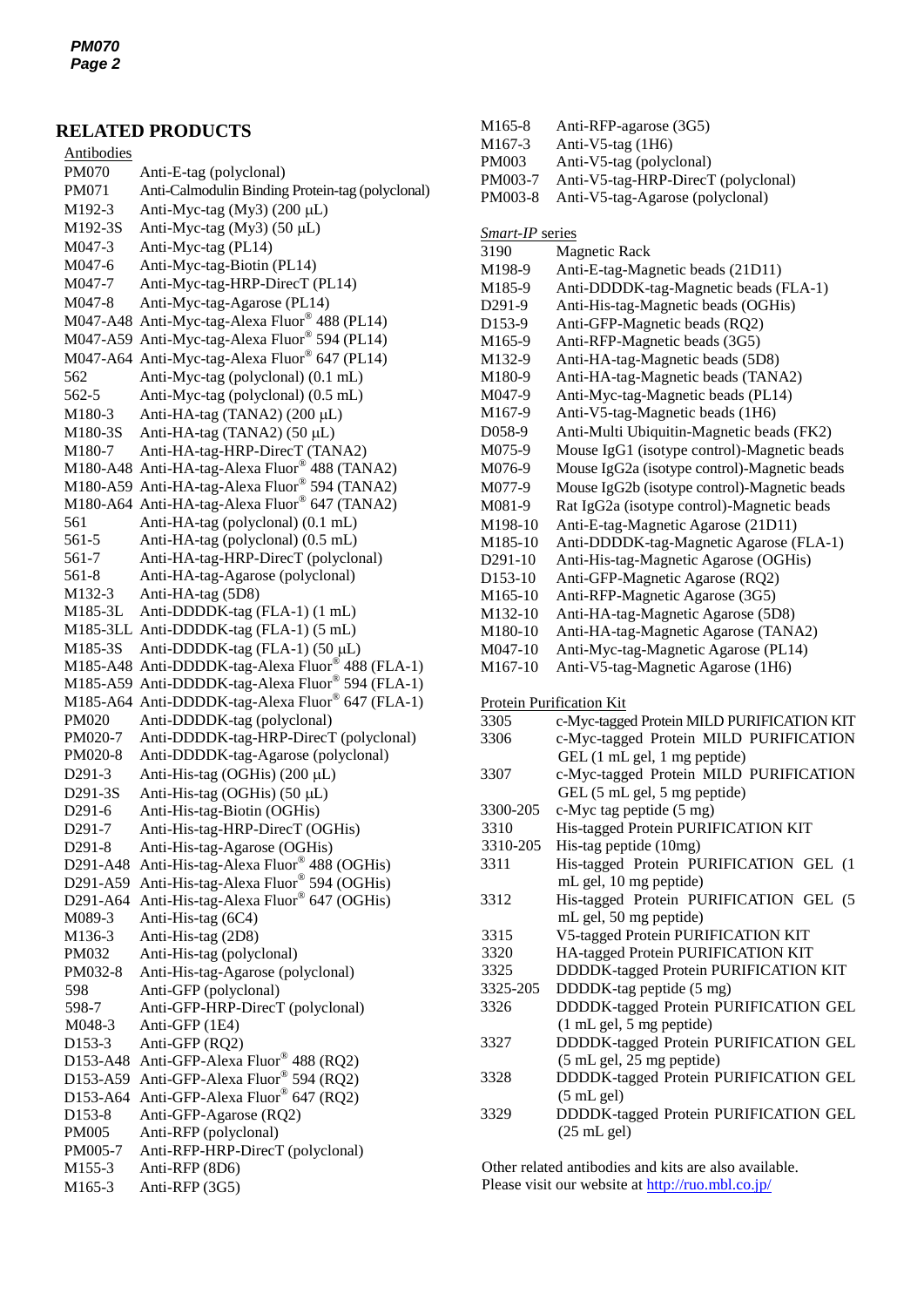### **SDS-PAGE & Western blotting**

- 1) Wash 1 x  $10^7$  cells 3 times with PBS and suspends them in 1 mL of Laemmli's sample buffer, then sonicate briefly (up to 20 sec.).
- 2) Boil the samples for 3 min. and centrifuge. Load 5  $\mu$ L of the sample per lane in a 1-mm-thick SDS-polyacrylamide gel (12.5% acrylamide) for electrophoresis.
- 3) Blot the protein to a polyvinylidene difluoride (PVDF) membrane at 1 mA/cm<sup>2</sup> for 1 hr. in a semi-dry transfer system (Transfer Buffer: 25 mM Tris, 190 mM glycine, 20% MeOH). See the manufacturer's manual for precise transfer procedure.
- 4) To reduce nonspecific binding, soak the membrane in 10% skimmed milk (in PBS, pH 7.2) for overnight at 4°C.
- 5) Wash the membrane with PBS-T (0.05% Tween-20 in PBS) [5 min. x 3 times].
- 6) Incubate the membrane with primary antibody diluted with 1% skimmed milk (in PBS, pH 7.2) as suggested in the **APPLICATIONS** for 1 hr. at room temperature. (The concentration of antibody will depend on the conditions.)
- 7) Wash the membrane with PBS-T (5 min. x 3 times).
- 8) Incubate the membrane with the 1:10,000 of anti-IgG (Rabbit)-HRP (MBL; code no. 458) diluted with 1% skimmed milk (in PBS, pH 7.2) for 1 hr. at room temperature.
- 9) Wash the membrane with PBS-T (5 min. x 3 times).
- 10) Wipe excess buffer on the membrane, and then incubate it with appropriate chemiluminescence reagent for 1 min. Remove extra reagent from the membrane by dabbing with paper towel, and seal it in plastic wrap.
- 11) Expose to an X-ray film in a dark room for 1 min. Develop the film as usual. The condition for exposure and development may vary.



## *Western blot analysis of E-tagged protein*

Lane 1: E-tagged protein X/CHO (Cell lysate) Lane 2: E-tagged protein Y/CHO (Cell culture supernatant)

Immunoblotted with Anti-E-tag pAb (PM070)